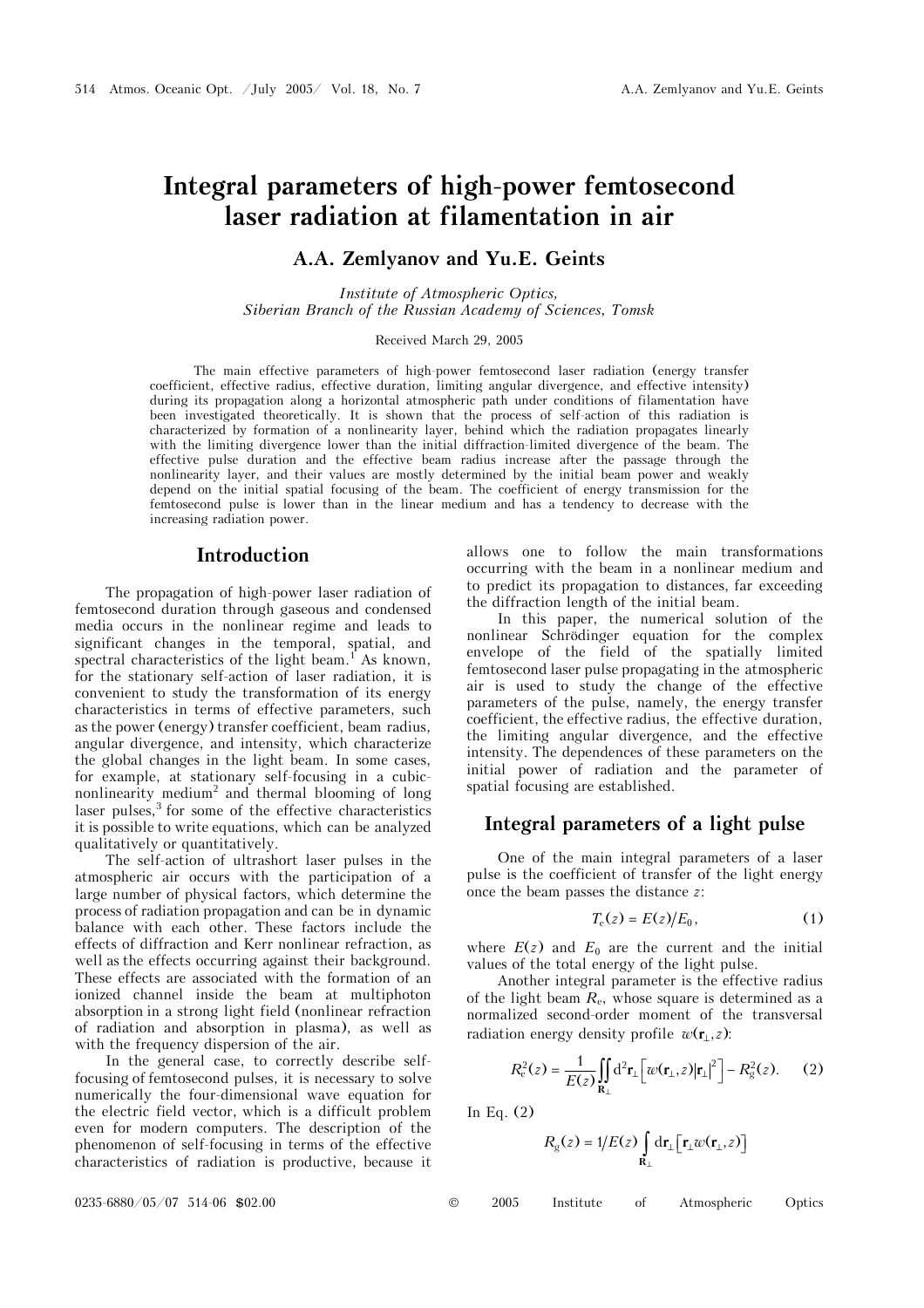is the coordinate of the beam centroid. It is obvious that for the beams with the symmetric spatial intensity profile the beam centroid is always located at the beam axis, if the medium is initially optically homogeneous. Therefore, below we assume  $R_g = 0$ .

Similarly, for the nonstationary self-action we can introduce the effective pulse duration  $t_{pe}$ , determined from the temporal profile of the total beam power *P*(*t*; *z*):

$$
t_{\rm pe}^2(z) = \frac{1}{E(z)} \int_{-\infty}^{\infty} dt \Big[ t^2 P(t; z) \Big] - t_{\rm pg}^2(z), \tag{3}
$$

where

$$
t_{\rm pg} = 1/E(z) \int_{-\infty}^{\infty} dt \big[ t \, P(t;z) \big]
$$

is the temporal position of the power maximum at every point of the optical path.

One more important parameter is

$$
\theta_{\rm e}^2(z) = \frac{1}{2} \left( \frac{\mathrm{d}^2 R_{\rm e}^2}{\mathrm{d} z^2} \right),\tag{4}
$$

which determines the square of the limiting divergence of the beam  $\theta_{\rm ee}^2$  at  $z \to \infty$ .

The use of integral parameters for description of the propagation of a light beam is essentially equivalent to the replacement of the real spatiotemporal intensity profile by the uniform distribution over a circle with the radius  $R_e(z)$ , rectangular in time with the duration  $t_{pe}(z)$ , and the effective intensity

$$
I_{\rm e}(z) = E(z) / (\pi R_{\rm e}^2(z) t_{\rm pe}(z)).
$$
 (5)

With the introduced integral characteristics (1)– (5), let us analyze the main stages of nonstationary self-focusing of the femtosecond laser pulse.

## **Mathematical model of self-focusing of a femtosecond light pulse in air**

The numerical calculations were performed based on the nonlinear Schrödinger equation, describing the propagation of an electromagnetic wave through a medium in the approximation of a slowly varying field amplitude. For the complex envelope of the electric field of the light wave  $U(\mathbf{r}_1, z; t)$  in the coordinate system moving with the group velocity of the pulse, this equation has the form (see, for example, Ref. 4):

$$
\left\{\frac{\partial}{\partial z} - \frac{i}{2n_0k_0} \nabla_{\perp}^2 + i \frac{k_{\omega}^{\prime\prime}}{2} \frac{\partial^2}{\partial t^2} \right\} U(\mathbf{r}_{\perp}, z; t) --i k_0 n_2 \left\{ (1 - f_{\rm R}) |U|^2 + f_{\rm R} \int_{-\infty}^{\infty} \mathrm{d}t' \Lambda(t - t') |U(t')|^2 \right\} U(\mathbf{r}_{\perp}, z; t) ++ \frac{\eta_{\rm cas}}{2} (1 + i\omega_0 \tau_{\rm c}) \rho_e(t) U(\mathbf{r}_{\perp}, z; t) +
$$

$$
+\frac{\eta_{\text{MPA}}^{(m)}}{2}|U|^{2m-1}U(\mathbf{r}_{\perp},z;t)=0,
$$
 (6)

where  $\omega_0$  is the central frequency of the laser radiation;  $k_0 = n_0 \omega_0/c$  is the wave number;  $k'' = \frac{\partial^2 k}{\partial \omega^2}$  is the dispersion of the group velocity;  $n_2$  is the coefficient of the nonlinear addition to the refractive index of a gas  $n_0$ ;  $f_R$  is the specific fraction of the delayed Kerr effect with the response function  $\Lambda(t-t')$  [Ref. 5] in the total change of the nonlinear refractive index (usually  $f_R = 0.5$  is taken);  $\tau_c$  is the characteristic electron collision time;  $\eta_{\text{MPA}}^{(m)}$  and  $\eta_{\text{cas}}$  is the rate of the *m*-photon and cascade ionization of a gas, respectively. Equation (6) accounts for the diffraction of the light wave in the presence of frequency dispersion of the air, as well as for the main physical mechanisms of the medium nonlinearity for the ultrashort radiation: instantaneous and delayed Kerr effect, absorption and refraction of radiation by plasma produced as a result of gas ionization.

The change in the concentration of free electrons ρ*<sup>e</sup>* was calculated by the model of quasi-equilibrium plasma, neglecting the loss for recombination:

$$
\frac{\partial \rho_e}{\partial t} = \frac{\eta_{\text{MPA}}^{(m)}}{m \hbar \omega_0} |U|^{2m} + \frac{\eta_{\text{cas}}}{\Delta E_i} \rho_e |U|^2,
$$

where  $\Delta E_i$  is the effective ionization potential of air molecules.

### **Results and discussion**

In the dissipation-free medium with nonlinearity of the Kerr type with no frequency dispersion and nonlinear aberrations of the beam, the parameters  $T_e$ ,  $\theta_{\rm e}^2$ ,  $t_{\rm pe}$  are invariant with respect to *z* up to the nonlinear focus, what shows the square dependence of the effective radius along the longitudinal coordinate and the constancy of its temporal profile.<sup>6</sup> At selffocusing of the ultrashort radiation pulse plasma is produced, as a result of the multiphoton ionization of the medium, in the zones of maximum intensity. This plasma causes the nonlinear absorption of light wave and its defocusing. The joint manifestation of the effects of Kerr self-focusing and defocusing in plasma leads to a strong phase self-modulation of radiation and distorts the invariance of these parameters.

Figures 1 to 3 show the dependence (along the propagation path) of the normalized parameters

$$
\bar{R}_{\rm e}^{2}(z) = R_{\rm e}^{2}(z) / R_{0}^{2}; \ \bar{\theta}_{\rm e}^{2} = (d^{2}R_{\rm e}^{2}/dz^{2})(k_{0}^{2}R_{0}^{2}/2);
$$
\n
$$
\bar{t}_{\rm pe}(z) = t_{\rm pe}(z) / t_{\rm p}; \ \text{and} \ \bar{I}_{\rm e}(z) = I_{\rm e}(z) / I_{0},
$$

obtained from the numerical simulation of atmospheric self-action of a laser pulse with the Gaussian spatiotemporal profile and the following parameters: wavelength  $\lambda_0 = 810$  nm, duration  $t_p = 80$  fs, radius  $R_0 = 1$  mm, the radius of curvature of the initial wave front  $F = 1.2L_R$ , peak power  $P_0 = 15P_c$  (critical self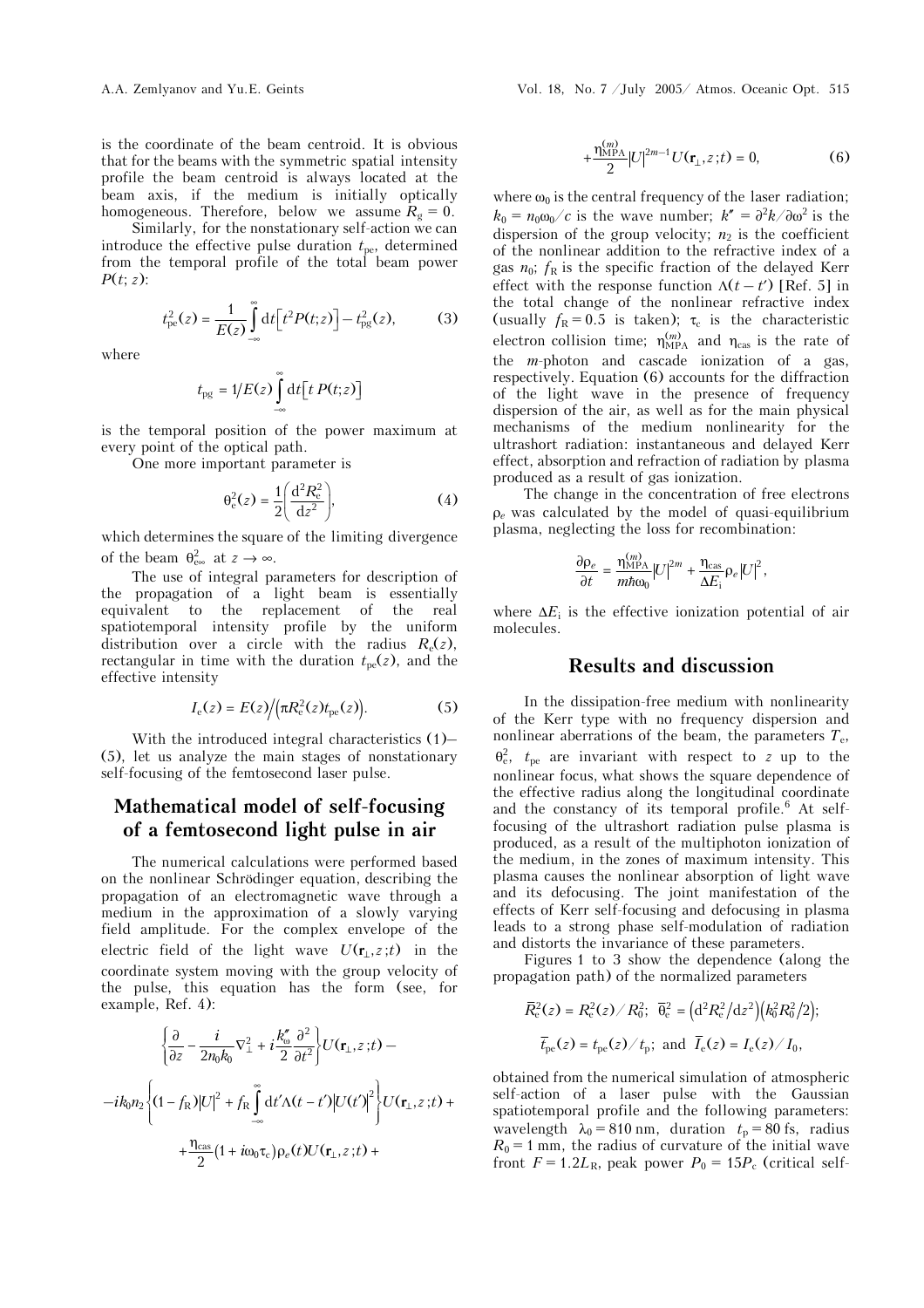focusing power  $P_c = 3.2$  GW). These figures also show the geometric square size of the beam *R*f, determined from the half-maximum of the beam energy density, as a function of the distance. All the parameters are normalized to their initial values at  $z = 0$ , while the variable *z* itself is normalized to the Rayleigh length of the beam  $L_R = 1/2(k_0 R_0^2)$ .



**Fig. 1.** Square normalized effective radius  $\bar{R}_{\rm e}^2$  of the femtosecond beam propagating in air: (*a*) complete model (*1*); linear diffraction of the focused (*2*) and collimated (*3*) beams; square radius  $(R_f/R_0)^2$  of the filamented part of the beam (4); (b) dependence of the parameter  $\bar{\theta}_0^2$  on the longitudinal coordinate during the propagation of the light beam in the air in the regime of self-action (*1*) and linear diffraction (*2*, *3*); curve *3* shows the linear propagation of the collimated beam (parameters of radiation are the same).

It can be seen from Fig. 1 that, at the initial stage of self-action, the quick transversal compression of the beam occurs due to the Kerr effect. The increase of the peak intensity of the radiation (see Fig. 2) and the related strong multiphoton absorption lead to the ionization of the medium and give rise to plasma. The defocusing effect of the plasma along with the radiation power inputs to the maintenance of plasma stop the collapse of the beam, leading to the formation of a stable waveguide channel (filament) at the beam axis. This filament has a quasi-Bessel spatial intensity distribution (Fig. 4) and weak angular divergence. The transverse dimension of the filament  $R_f$  in the air varies within ~  $75-150 \mu m$  at the peak intensity

 $~10^{14}$  W/cm<sup>2</sup> in the filament. The coordinate of the beginning of filamentation  $z_f$  (local nonlinear focus) depends on the initial peak power of the pulse  $P_0$ and, within the accuracy satisfactory for the collimated radiation, it is determined by the known equation<sup>6</sup>:



**Fig. 2.** Spatial variation of the effective radiation intensity  $\overline{I}_{e}$  along the propagation path for beams with the initial peak power  $P_0 = 6P_c$  (*1*) and 15 $P_c$  (*2*).



**Fig. 3.** Normalized effective duration of the laser pulse  $\bar{t}_{\text{pe}}$ as a function of the evolution variable. The parameters of radiation are the same as in Fig. 2.



**Fig. 4.** Transverse profile (along the coordinate *x*) of the normalized light energy density of the laser beam  $(t_p = 80 \text{ fs}, F = 1.2L_R, P_0 = 15P_c)$  at the distance  $z = 0.5L_R$ from the path start point.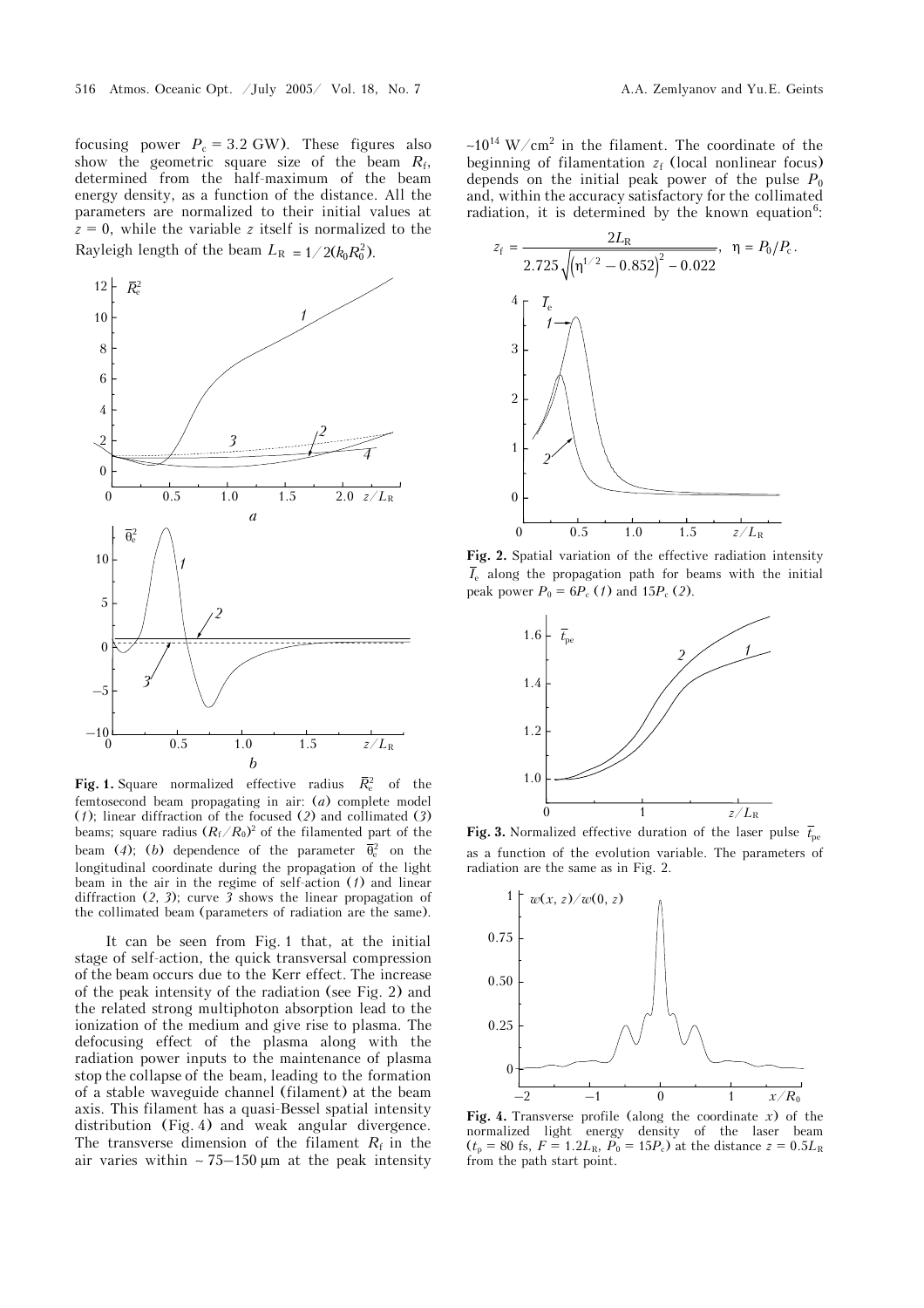The formation of a filament does not terminate the compression of the beam as a whole, and therefore the position of the nonlinear focus  $z_{sf}$ , determined from the minimum of the effective radius  $R_{e}$ , appears to be to the right (along the coordinate *z*) from the local focus  $z_f$ . The position of the "global" focus  $z_{sf}$ corresponds to the value obtained within the framework of the aberration-free theory of selffocusing of the Gaussian beam $<sup>6</sup>$  at the beam power</sup> equal to the peak one, when the parabolic dependence of the effective beam radius on the evolution variable is valid:

$$
R_{\rm e}^{2}(z) = R_{\rm e}^{2}(0) \left[ (1 - \eta) \left( \frac{z}{2L_{\rm R}} \right)^{2} + \left( 1 - \frac{z}{F} \right)^{2} \right].
$$

Hence, assuming  $R_e^2(z_{\text{sf}}) = 0$ , under the condition  $\eta > 1$  we obtain the position of the beam selffocusing point:

$$
z_{\rm sf} = \frac{\overline{F}L_{\rm R}}{\sqrt{\eta-1}(\overline{F}/2)+1}, \ \ \overline{F} = F/L_{\rm R}.
$$

Just after the nonlinear focus, the effective area of the beam increases sharply, and the beam divergence near the point  $z_{sf}$  (see Fig. 1*b*) is close to that of the focused Gaussian beam in the linear medium with the initial radius of curvature of the phase front  $F$  equal to  $z_{\text{sf}}$ . During this, despite the strong diffraction widening of the power-intense part of the beam, the radius of the axial filament generally does not change. This is indicative of the spatial stability of the filament, resulting from the dynamic balance between the Kerr focusing, plasma defocusing, and multiphoton absorption near the beam axis.

In the same zone, one can see the increase of the effective duration of the laser pulse (see Fig. 3) due to dispersion of the group velocity of light in the air. Estimating the length  $L_{ds}$ , at which the effective pulse duration increases by  $\sqrt{2}$  times, from Fig. 3, we find that  $L_{ds}$  is on the order of the Rayleigh length of the initial beam  $L_R$ . At the same time,  $L_{ds}/L_R \sim 100$ if determined from the initial profile. That significant decrease in the dispersion length is connected with the fragmentation of the temporal profile of the initial pulse into a series of much shorter pulses (∼0.1*t*p), occurring against the background of the strong phase self-modulation. The pulse with the initially Gaussian temporal profile transforms into a series of time- and spatially separated individual pulses, experiencing much stronger dispersion blooming than the initial profile.

The following spatial zone  $z/L_R > 0.6-1.6$  is characterized by the lower rates of growth of the effective beam radius and the decrease of the angular divergence of the beam (see Fig. 1). This is a consequence of sequential re-focusing of the periphery zone of the beam, having lower intensities, on concentric toroidal nonlinear lenses, formed at the previous stage around the filament. The transverse energy density distribution of the light beam, as can

be seen from Fig. 4, is similar to the profile of the Gauss–Bessel beam, which is characterized by the lower angular divergence than in the Gaussian beam.

Beyond this "transient" zone, the dependence  $R_e^2(z)$  becomes a square one, and the limiting divergence of the beam  $\theta_{e\infty}$  is formed. Thus, the value of the spatial variable  $z = L_N > 1.6L_R$  can be considered as some conditional boundary of the medium nonlinearity layer, behind which the evolution of the effective beam parameters obeys the linear laws of diffraction. The calculations show that as the initial power of the light beam increases, the right boundary of this nonlinearity layer shifts toward smaller *z*, and the thickness of the layer decreases.

From Figs. 1 and 3 we can conclude that the variations of the square effective beam radius  $R_e^2(z)$ and the effective pulse duration  $t_{pe}(z)$  behind the nonlinearity layer obey the following laws:

$$
R_{\rm e}^{2}(z) = R_{\rm 0N}^{2} + \theta_{\rm e\infty}^{2}(z - L_{\rm N})^{2};
$$
  

$$
t_{\rm pe}(z) = t_{\rm pe}(L_{\rm N})\sqrt{1 + [(z - L_{\rm N})/L_{\rm dsN}]^{2}}, \quad z \ge L_{\rm N},
$$

that is, coincide with the known dependences for the linear regime of beam propagation in a medium with dispersion, characterized by the new effective length  $L_{dSN}$ . For the radiation parameters considered in the calculations,  $L_{dsN} > L_N$ .

Figure 5 depicts the energy transfer coefficient of the light beam  $T_e$ , achieved at the distance  $z = 2L_R$ with different initial radiation power. It can be seen that beams of higher power are characterized by the higher nonlinear losses along the path. The calculations show that the main channel of dissipation of the light energy is the multiphoton absorption in a gas, which forms a plasma filament on the beam axis. As a result, beams with sharper focusing (and, consequently, higher intensity in the zone of the "global" focus) are characterized by relatively high nonlinear losses as compared with the long-focus beams and by the lower energy transfer coefficient at the end of the path. However, the influence of the spatial focusing of the beam on  $T_e$  is normally low.



**Fig. 5.** Energy transfer coefficient  $T_e$  as a function of the relative initial power of the light beam with  $F = 0.6L<sub>R</sub>$  (*1*) and  $1.2L_R$  (2) at  $z = 2L_R$ .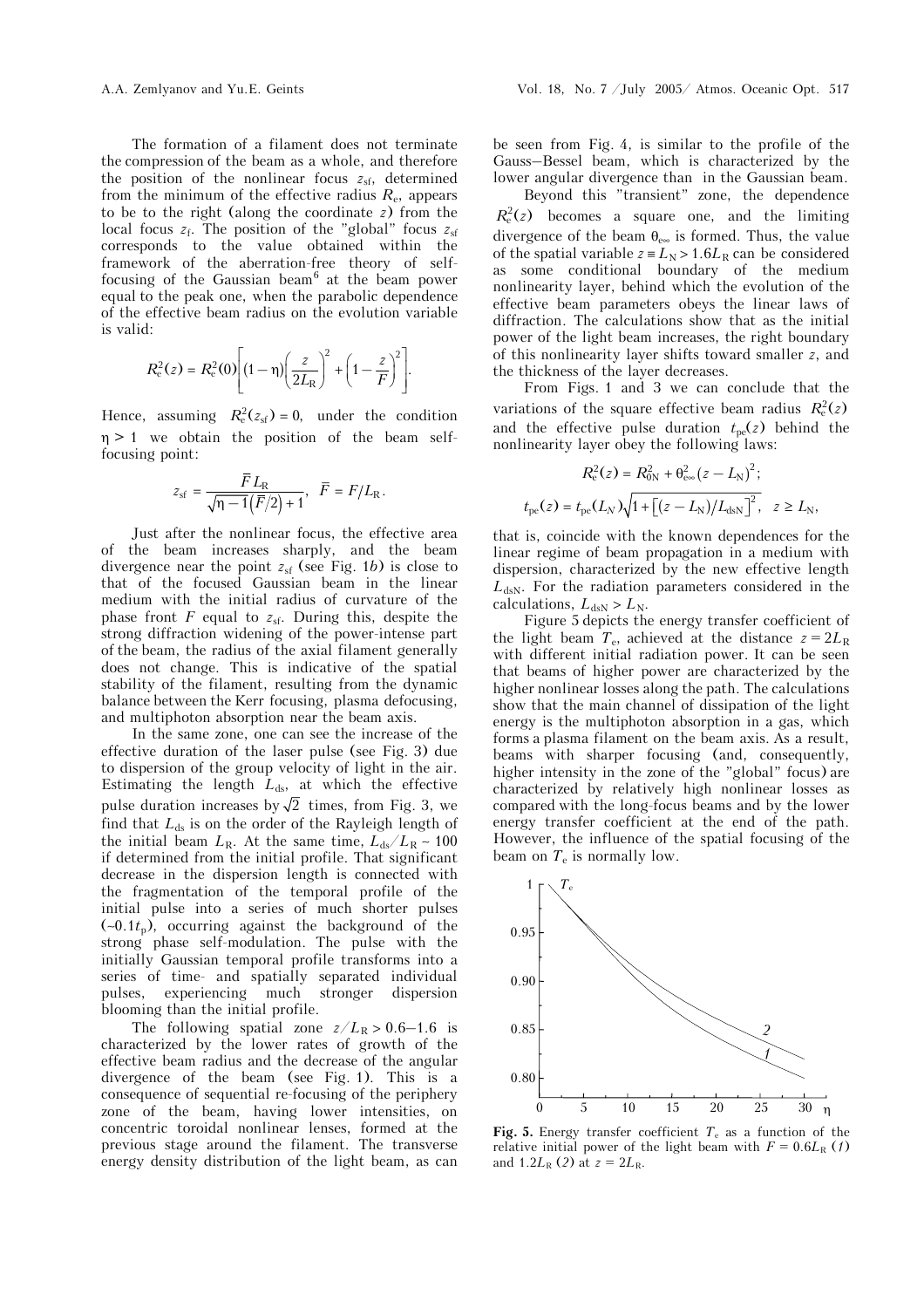The dependence of the normalized limiting angular divergence  $\overline{\theta}_{e\infty} = \theta_{e\infty}/\theta_D$ , where  $\theta_D = (k_0 R_0)^{-1}$ is the diffraction-limited divergence of the initial beam, on the relative beam power η at the different initial curvature of its phase front is shown in Fig. 6. The parameter  $\bar{\theta}_{e\infty}$  was estimated from its value at the point  $z = 2L_R$ . We can see the general tendency toward a decrease in the limiting divergence with the increase of the beam power, and at  $\eta > 20$  the angular divergence becomes even lower than in the collimated beam  $(F \rightarrow \infty)$  of the same initial radius in the linear medium. Moreover, the limiting divergence of high-power beams appears to be almost independent of their initial spatial focusing. The interpolation analysis of the level, the value  $\bar{\theta}_{\infty}$  tends to at large  $\eta$ , has shown that it roughly corresponds to the value of the linear diffraction-limited divergence of the collimated Gaussian beam with the initial radius  $R_{0N} = R_e(L_N)$ ; in this case,  $R_{0N} = 3R_0$  (Fig. 6, curve 6).



**Fig. 6.** Normalized limiting effective angular divergence of the laser beam  $\bar{\theta}_{\infty}$  as a function of the initial peak power at nonstationary self-action (*1*, *2*) and at linear diffraction in the air  $(3-6)$ . The conditions of the beam focusing correspond to:  $F = 0.6L_{R}(1, 3)$ ; 1.2 $L_{R}(2, 4)$ . Lines 5 and 6 show the parameter  $\overline{\theta}_e$  of the collimated radiation with  $R_0/R_{0N} = 1$  and 3, respectively. Line 7 shows the angular divergence of the central part of the beam after the collapse of the filament.

If we consider separately the spatial dynamics of the central part of the beam, then we can see the zones, in which the light filament is formed, and, as follows from Fig. 6 (curve *7*), after the collapse of the filament, the angular divergence of the central part remains approximately constant regardless of the variation of η. In this case, the value of the derivative  $(dR_f/dz)$  is much smaller than the angle, at which the light beam of the radius  $R_f$  would propagate in a linear medium.

Figure 7 shows  $R_{0N}$  in relative units as a function of the power parameter η. Along with the increase of the "boundary" effective beam radius and the increase of its power, we can also see saturation of this dependence, and the curves with different values of the focusing parameter *F*, as in the case with  $\bar{\theta}_{\infty}$ , tend to the same level.



**Fig. 7.** Normalized effective radius of the light beam  $R_{0N}$  at the exit from the nonlinear layer as a function of the initial radiation power at  $F = 0.6L_R(t)$  and  $1.2L_R(2)$ .

It should be noted that the numerical calculations, whose results are presented in this paper, were carried out using an ideal spatial profile of the light beam and in the absence of turbulence in the medium. In this case, at self-action of pulses, the maximum of the radiation intensity lies on the beam axis and only one axial filament is produced. Perturbations of the amplitude and phase of the light wave, arising due to imperfections in the optical system forming the beam and the effect of turbulence in the medium of propagation, in some cases lead to multiple filamentation over the whole cross section of the femtosecond beam, and the higher the beam power, the more pronounced is the multiple filamentation.

This self-action regime will change the particular values of the effective characteristics presented here and increase the medium nonlinearity layer and the limiting angular divergence of the beam. However, the general regularities of evolution of the effective laser pulse parameters (existence of three spatial zones: focusing zone, transient zone, linear zone) will keep the same, in our opinion.

#### **Conclusions**

Based on the analysis of the integral characteristics of the light beam (energy transfer coefficient, effective radius, effective duration, limiting angular divergence, effective intensity), the process of nonstationary self-focusing of the femtosecond laser radiation in the atmospheric air has been studied.

The effective parameters of the beam have been calculated based on the numerical solution of the nonlinear Schrödinger equation with allowance for the effects of diffraction, dispersion of the group velocity of the light pulse, Kerr self-focusing, multiphoton absorption, and plasma defocusing of radiation.